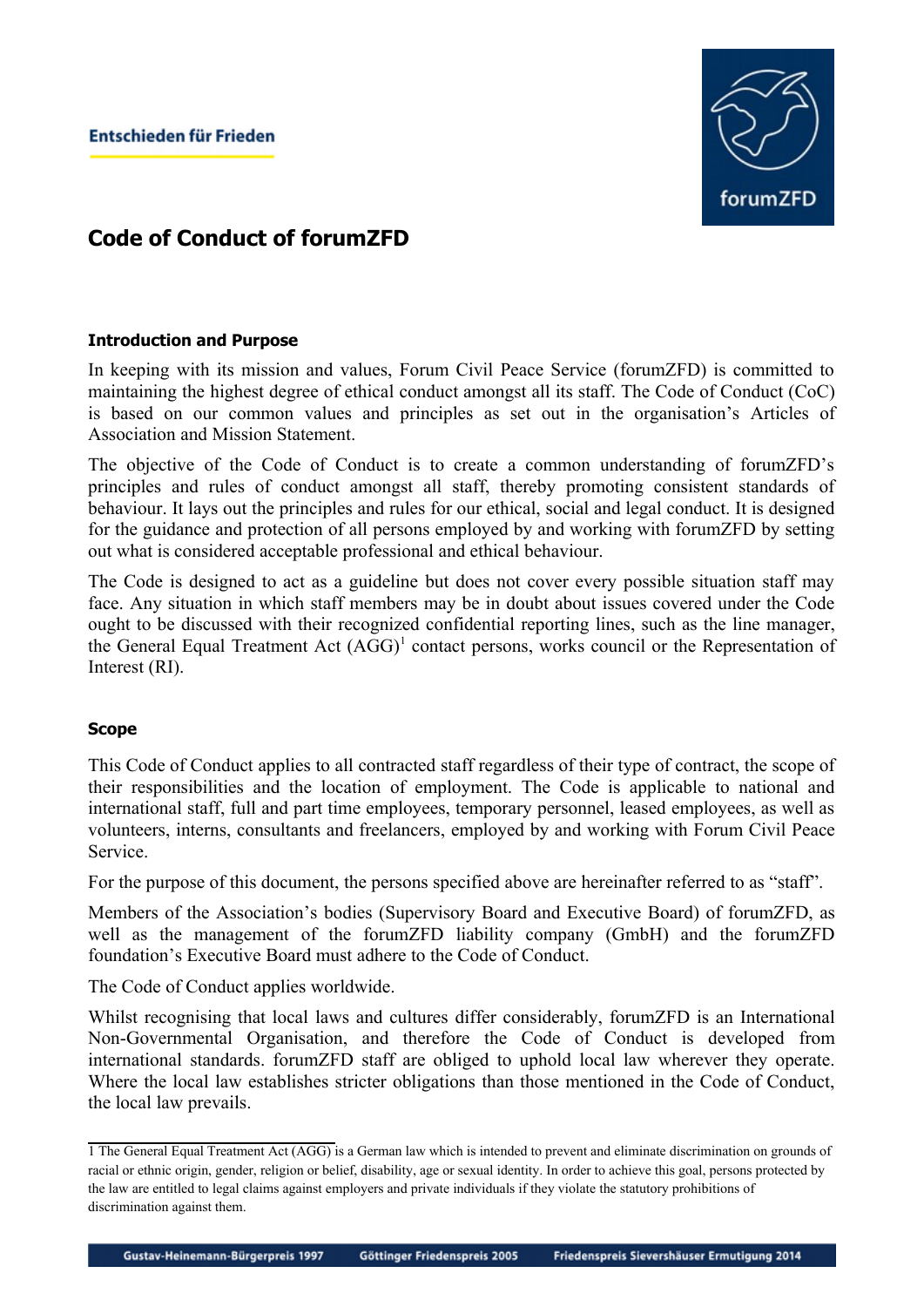The Code applies while staff is on duty and shall also be complied with outside of the workplace and outside working hours if a connection can be established between staff and forumZFD's work.

In individual cases, the Code of Conduct can be supplemented by additions that are necessary due to a local context. These additions must be listed as annexes and submitted to the Executive Board before adoption.

#### **Implementation**

The Code of Conduct forms part of all contracts of employment or conditions of fee-based services. The Code of Conduct is given to and explained to all staff before they begin their assignment.

All staff must confirm in writing, that they have read and understood the Code of Conduct, that they will comply with all the rules of conduct, and that they acknowledge that compliance with this Code of Conduct is a condition for their employment or assignment.

Human Resources is responsible for ensuring that the Code of Conduct is implemented, monitored and evaluated regularly. It is up to the management level of forumZFD to set an example by conducting themselves with integrity. In the head office, managers need to make sure their staff understood and signed the CoC, in the programs, this task comes to the country and regional directors.

The Code of Conduct is a public document. All partners of forumZFD should be informed about our Code of Conduct when agreeing to a Memorandum of Understanding (MoU).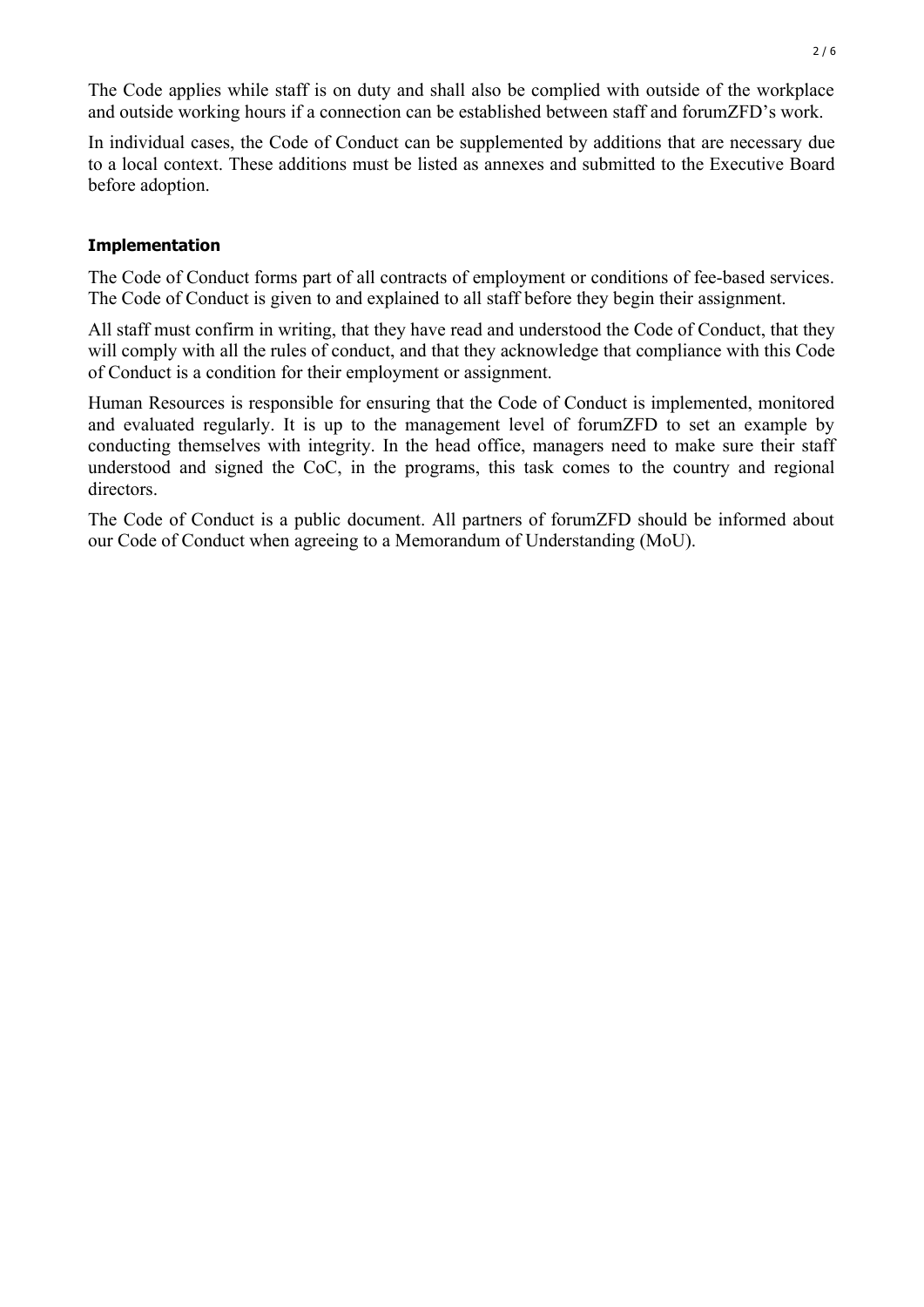# **The Code of Conduct Principles of Conduct for Forum Civil Peace Service (forumZFD)**

## **1. Committed to peace and non-violence**

I will ensure that my conduct is consistent with forumZFD's values. I will respect human rights and human dignity and act under the basic premise of non-violence.

Through my actions and attitudes, I will uphold the principles of gender equality, inclusivity, social justice and solidarity. I am aware that violence and war are not compatible with these values and will therefore not engage in any activity or kind of behaviour that uses those means.

I will make my best efforts to protect the environment and work in a sustainable manner.

## Promotion of constructive non-violent conflict transformation

As an employee of forumZFD, I am committed to the practice of non-violent conflict transformation. I will refrain from any form of violence against human beings and nature and also be aware of the subtle forms of violence in social relationships, the use of language and behaviour. I consider conflicts to be not only a risk of disruption, but part of a learning process and an opportunity for positive change. In line with forumZFD's goals and principles, I endeavour to deal with internal conflicts constructively.

#### Working with partners

Sustainable peace structures must be developed and supported by the actors in conflict areas themselves. Therefore, I will work together with local partners and actors in an equal and fair manner, based on mutual trust.

## **2. How I treat people**

#### Principle of non-discrimination

As an employee of forumZFD, I am committed to upholding the value of diversity and nondiscrimination in all my work duties. I will respect everybody´s equal rights with a special focus on vulnerable and trauma-sensitive groups. I will contribute to a professional working environment characterized by mutual respect, integrity, dignity, diversity and non-discrimination. I will refrain from supporting all possible forms of discriminating power structures.

I will ensure that my relationships and behaviour are not exploitative or abusive in any way.

I will respect all peoples' rights, including children's rights.

I will work with people in a sensitive and non-discriminating manner in terms of ethnicity, social origin, skin colour, nationality, religion or world view, dress code, union activity, culture, education, marital status, special needs, age, sexual orientation, gender identity, or other distinguishing characteristics.

I will abstain from any and all kinds of discrimination as well as harassment and bullying or directing inappropriate, violent or insulting language at others.

## Respect of Culture and Custom

I aim to understand and will respect the cultural norms in those places where forumZFD works and of the colleagues and communities I am working with– as long as they do not violate human rights or lead to discrimination against parts of the population.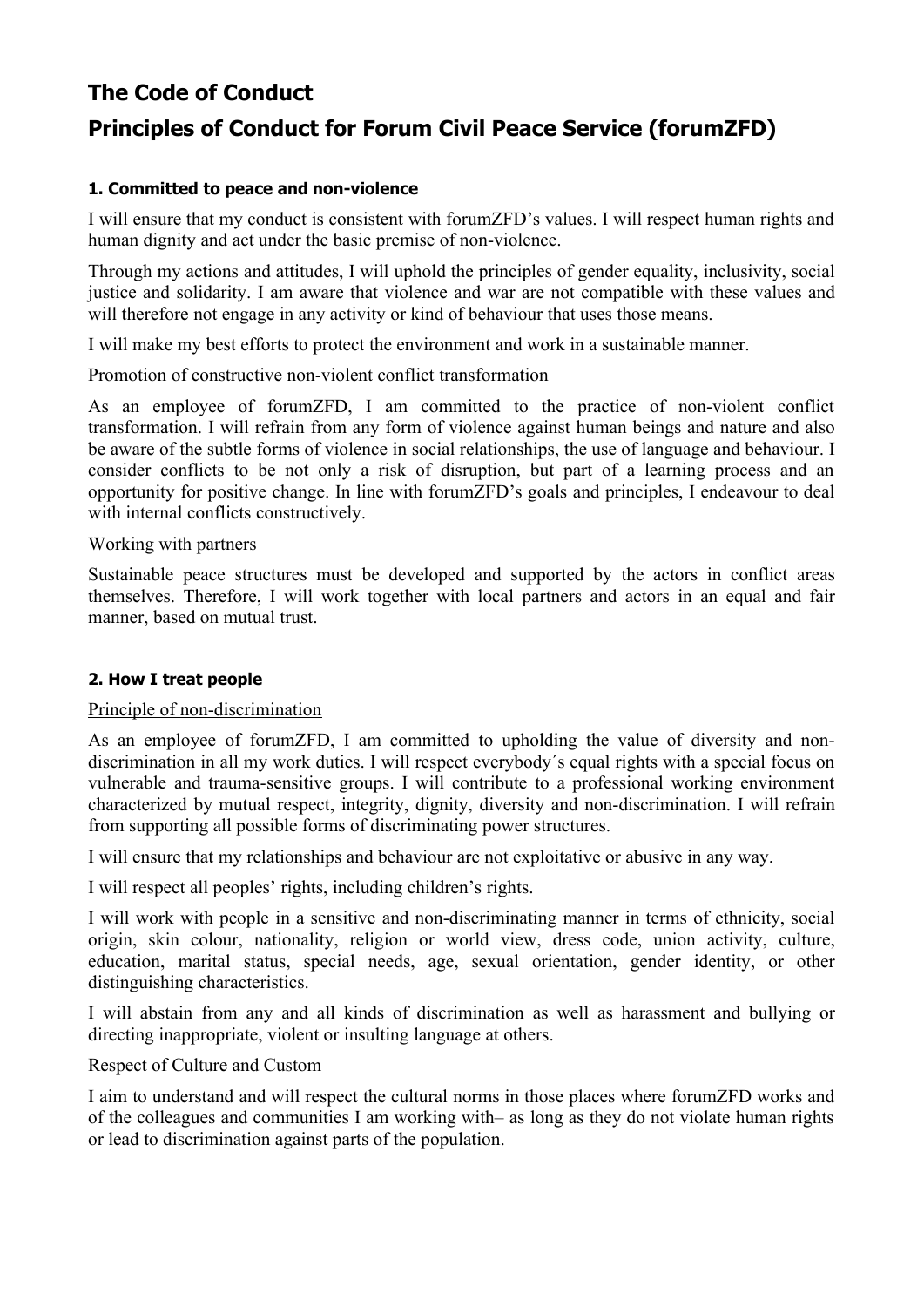## **3. Anti-Harassment and Anti-Racism**

forumZFD does not tolerate any form of harassment.

Harassment refers to any unwanted conduct that occurs with the purpose or effect of violating the dignity of a person, and of creating an intimidating, hostile, degrading, humiliating or offensive environment.

ForumZFD considers harassment that is related to ethnicity, social origin, skin colour, nationality, religion or world view, dress code, union activity, culture, education, marital status, special needs, age, sexual orientation, gender identity, or other distinguishing characteristics a form of discrimination.

I will not commit any act or form of harassment and engage in any behaviour, deliberate or otherwise, that makes the recipient feel persecuted, vulnerable or powerless.

I will not engage in any form of sexual harassment, sexual abuse or sexual exploitation, and will not tolerate it from colleagues if I see this form of behaviour taking place.

Sexual harassment is defined as any behaviour of a sexual nature that affects the dignity of the person, which is considered as unwanted, unacceptable, inappropriate or offensive to and by the recipient, or that creates an intimidating, hostile, unstable or offensive work environment. It could be physical, verbal and non-verbal. It may include, but is not limited to, unwanted physical contact or unwelcome advances or requests of a sexual nature.

## **4. Integrity and reputation of forumZFD**

Protect the integrity and reputation of the organisation

I uphold the integrity and reputation of forumZFD by ensuring that my conduct is non-damaging to values and principles of operation of forumZFD laid out in the mission statement.

Public and media relations

I will respect the public relations code and the social media guidelines of forumZFD when dealing with media and external communication on forumZFD's behalf. I will consider Do-No-Harm and Conflict-Sensitivity in all communication*.*

First and foremost, I will not disseminate any content or comments that could jeopardise the reputation and all-partisanship of forumZFD's work or cause harm to staff, partner organisations or communities in any way.

I will always handle information and statements on partners, colleagues, funding bodies and donors with care. Internal matters are subject to confidentiality and are not to be made public.

I am aware of and take into account that, particularly in conflict situations, private statements and social media postings can be associated with the organisation.

## **5. Dealing with Conflicts of Interest**

Conflicts can arise between my personal interests and forumZFD's interests or those of our partners and target groups in relation to my work. I will be transparent about potential conflicts of interests and immediately notify and discuss them with my line manager. I will resolve them in a manner that is verifiable by and understandable to all parties involved.

I will be attentive towards situations in which personal interests could be clearly contrary to the interests of forumZFD. In case of any doubt, I will discuss this with my respective line manager.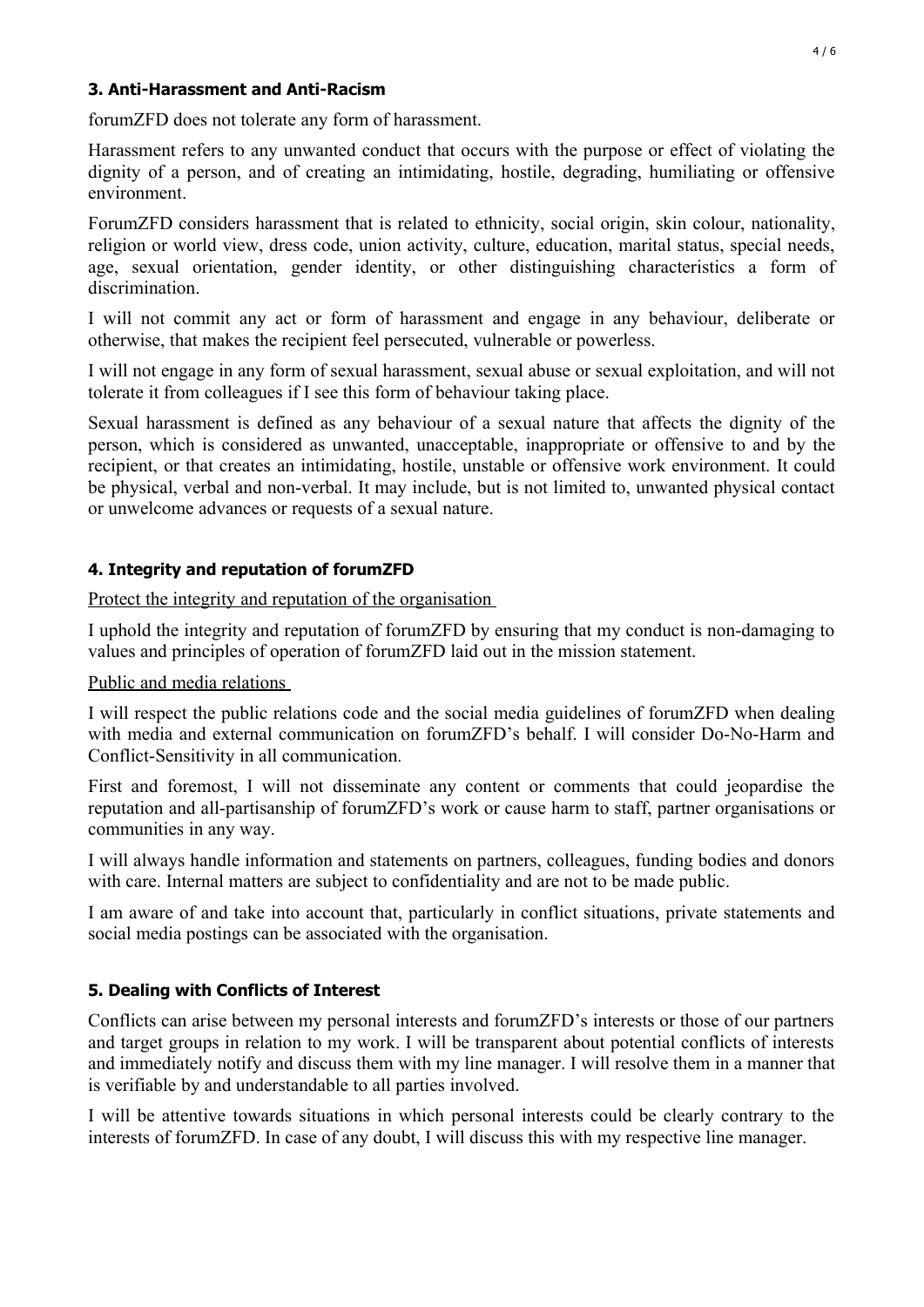I will be highly sensitive about my own position within power structures. and I will not abuse it in any way in the context of my work, within forumZFD as a whole, as well as with regards to my partners and the context of my work.

## **6. Confidentiality / Use of data and knowledge / Use of resources**

I will use discretion when handling sensitive or confidential information during and also after my employment with forumZFD. I will secure access to all forumZFD information and accounting systems and will protect all data that is relevant to the work of forumZFD.

Sensitive information may include, but is not limited to, personal data, information about partners, information that has explicitly been marked as confidential, financial data, contracts and strategy documents. When in doubt of what is sensitive information, I will consult my line manager before sharing it.

I will collect, use and process information, especially personal data, confidentially and only as permitted by law and as required for the work of forumZFD.

I will appropriately account for all of forumZFD's money and property (e.g. vehicles, office equipment, forumZFD-provided accommodation, computers including the use of internet, email and intranet).

I will use the organization's resources in a responsible manner, taking into consideration such criteria as relevance, effectiveness, efficiency and environmental sustainability.

I will not use the work equipment provided by forumZFD for activities that violate the law or the Code of Conduct of forumZFD. This includes any and all types of harassment, intimidation, and degradation, as well as viewing, storing, processing, transmitting, and duplicating discriminatory or pornographic files.

## **7. Giving and accepting gifts / Fraud, corruption and nepotism**

I will contribute to an organizational culture of trust and fairness and will actively oppose  $corruption<sup>2</sup>$  $corruption<sup>2</sup>$  $corruption<sup>2</sup>$ .

Therefore, I will not engage in any form of corruption. I will not offer, promise, give or accept any bribes, including gifts or other advantages in exchange for personal or professional benefits.

Where the giving and acceptance of gifts is a standard local practice, I will ensure that gifts are within the limits of reasonable judgements and not exceeding the amount of 30€. In any other case I will seek permission from the line manager, who is also responsible for deciding whether the gift needs to be handed over to forumZFD.

I will not exchange offers of employment, employment, goods or services for sex or sexual favours, nor any other forms of humiliating, degrading or exploitative behaviour.

I will handle the engagement of staff, the procurement of goods, and the provision of access to services with due care and in a transparent manner.

I will not use fraud, nepotism or embezzlement to gain personal or professional advantage. I will report any suspicion of fraud, nepotism or corruption through the established internal reporting system already mentioned.

<span id="page-4-0"></span><sup>2</sup> Corruption is defined here "as the abuse of entrusted power for private gain" (Source: Transparency International. https://www.transparency.org/en/what-is-corruption)